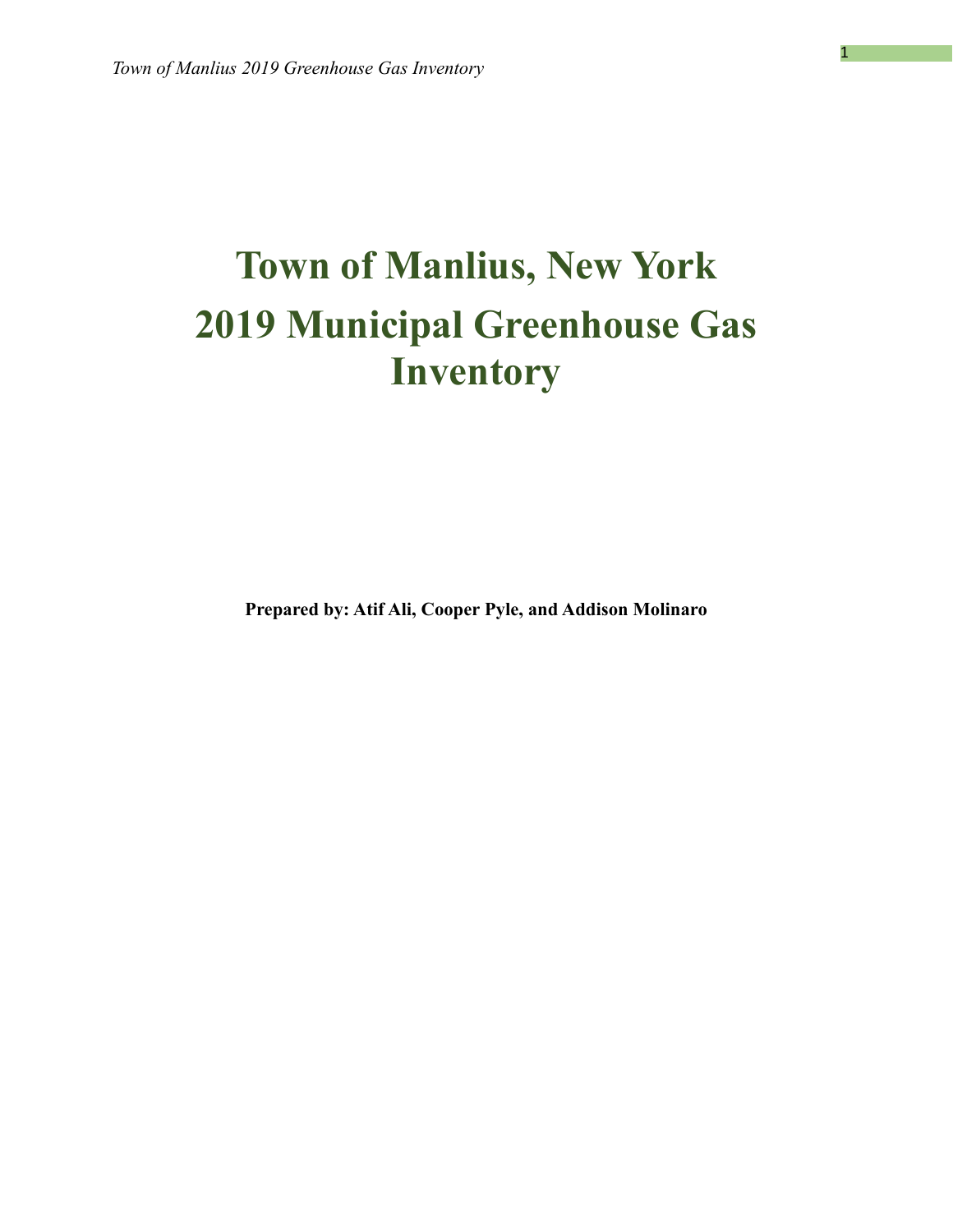## **Table of Contents**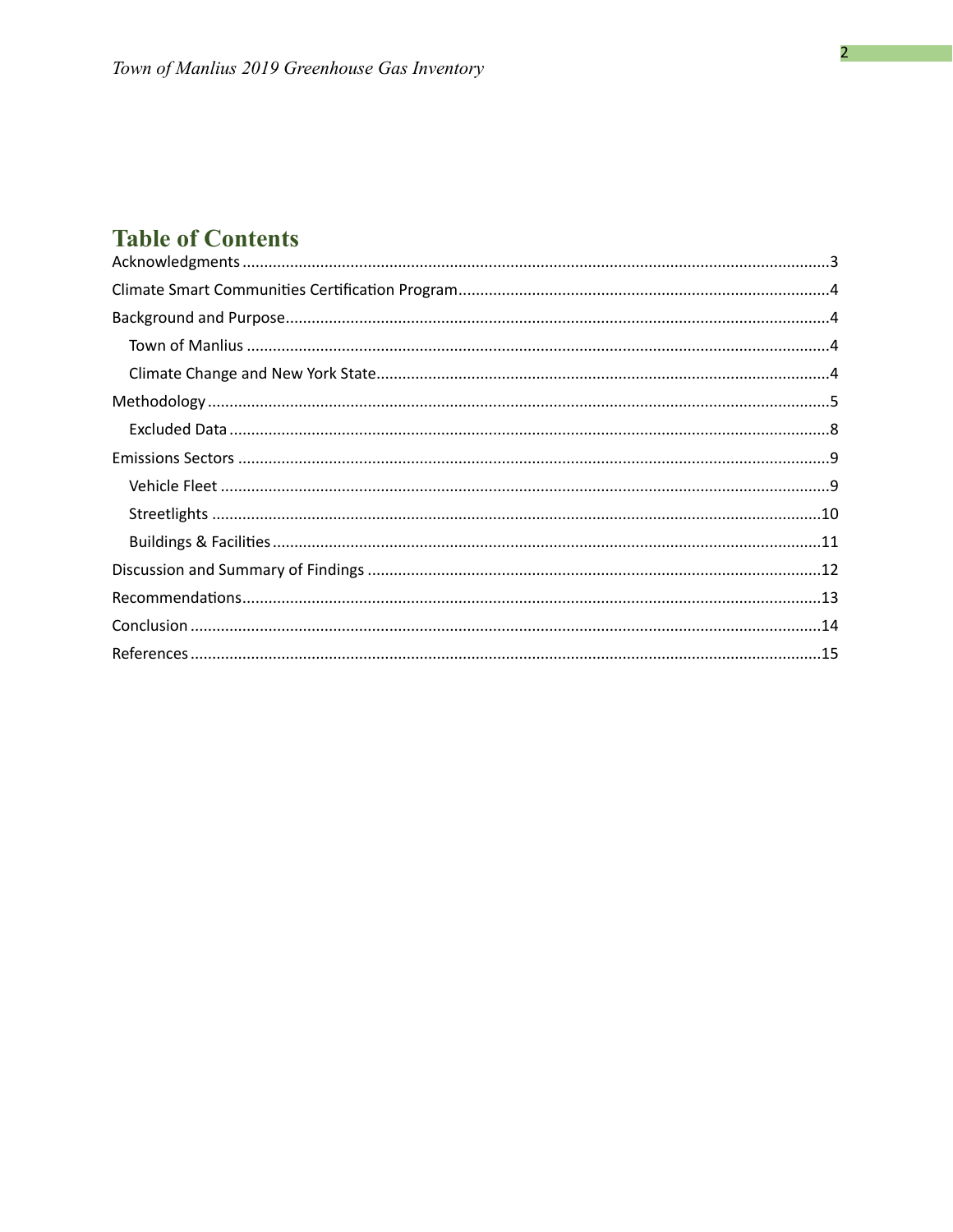## <span id="page-2-0"></span>**Acknowledgments**

Our team would like to acknowledge and thank the following people and organizations for their contributions.

#### **Town of Manlius, New York**

The Town of Manlius Board

#### **Central New York Regional Planning and Development Board**

Amanda Mazzoni

#### **SUNY College of Environmental Science and Forestry**

Dr. Joshua Cousins

#### **Environmental Protection Agency**

Local Government Greenhouse Gas Inventory Module created under the Clean Energy Program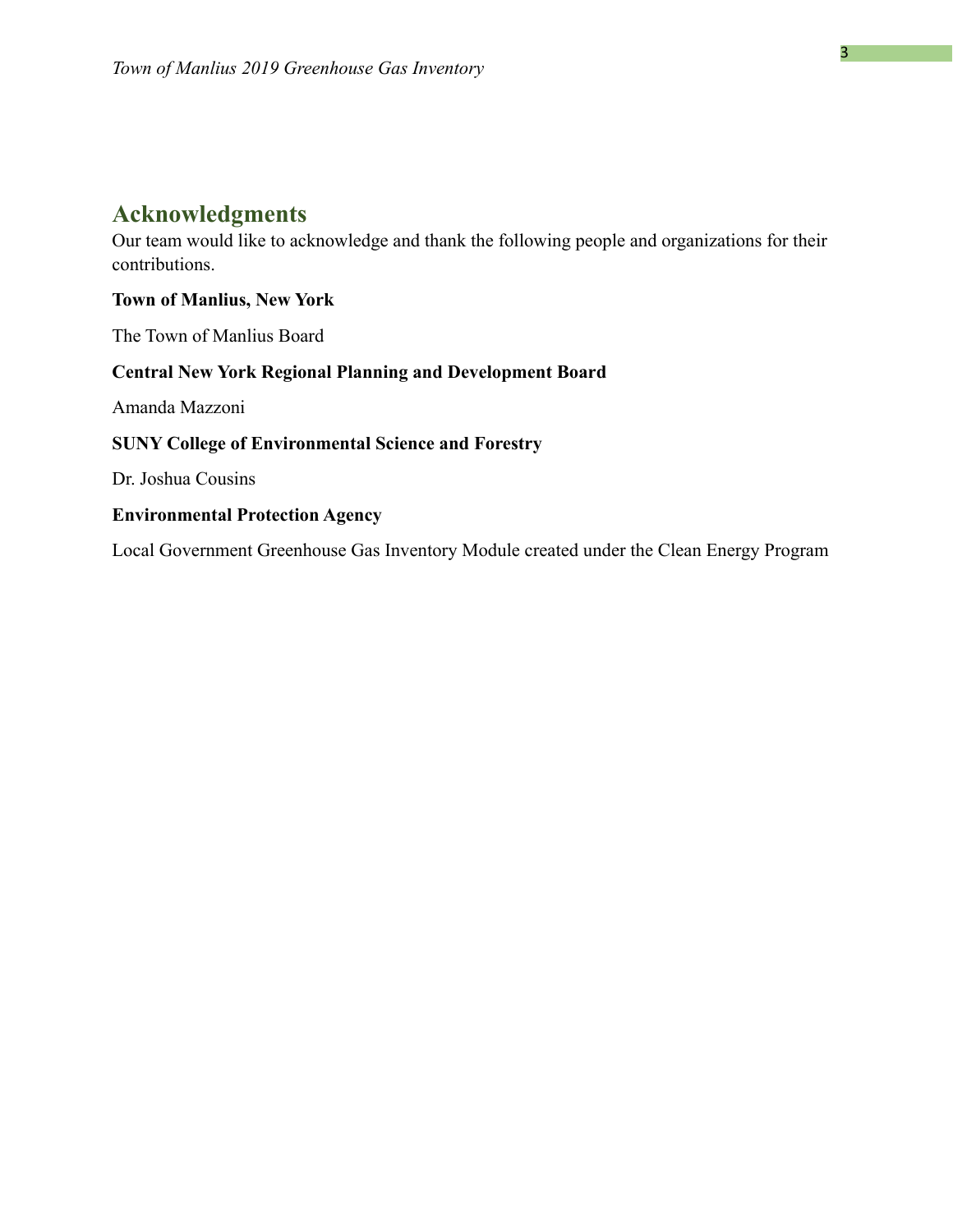## <span id="page-3-0"></span>**Climate Smart Communities Certification Program**

The Climate Smart Communities Certification Program is a New York State program to incentivize participation in greenhouse gas reduction and the institution of programs to address climate change in New York. A community is either "Registered" or "Certified." A community is "registered" if they adopt the 10 element CSC pledge. A community is "certified" if they go above and beyond by taking action and submitting paperwork to DEC to become Certified for actions they have taken. Municipalities can become certified as Bronze or Silver in relation to the areas dedication to their implemented climate smart and greenhouse gas (GHG) focused policies. Communities can benefit from certification in several ways, such as better scores on grant applications, and recognition for climate-smart policies across the state. Communities participating in the program can also have better scores on grants such as the NYS DEC municipal zero-emission vehicle rebate, which can incentivize the inclusion of zero emission vehicles in municipal vehicle fleets through rebates amounting up to \$7500. The NYS DEC also gives preference to communities participating in the program for the ZEV Infrastructure Grant up to \$500,000 for the installation of climate smart energy systems at municipal facilities, such as electric vehicle supply equipment or hydrogen fuel dispensing equipment.

#### <span id="page-3-1"></span>**Background and Purpose**

#### <span id="page-3-2"></span>**Town of Manlius**

The town of Manlius is located in Onondaga County in New York State; it is approximately twenty minutes from the city of Syracuse. Currently, the town has a population of 19,849 people (not including the three villages), however, the village populations are not required for this inventory. This inventory will be conducted based off the calendar year of 2019 while including three sectors being measured listed below:

- 1) Buildings and facilities
- 2) Streetlights
- 3) Vehicle fleet

Briefly listed here, these sectors and methods of calculating emissions will be explained more in depth in the methods section of this paper. This significance of this inventory is to inform the town of Manlius of their degree of their emissions of GHG from the three sectors. This inventory would then allow them to make specific changes they see fit backed up by a comprehensive data analysis. This inventory for 2019 would allow Manlius to have a reference to look back on and compare progress for their future.

#### <span id="page-3-3"></span>**Climate Change and New York State**

Climate change is related to greenhouse gases (GHG) emissions. While there are other greenhouse gases, carbon dioxide, methane, and nitrous oxide are the most common and therefore the focus of this inventory. These gases are emitted when fossil fuels are burned in a vehicle's engine e.g., gasoline, diesel, kerosene and during the production of electricity from fossil fuels e.g., compressed natural gas, coal, crude oil. Greenhouse gases are harmful to the atmosphere and increase the earth's average temperature which in turn impacts the climate patterns and life on earth. This effect is identified as global warming and measured in terms of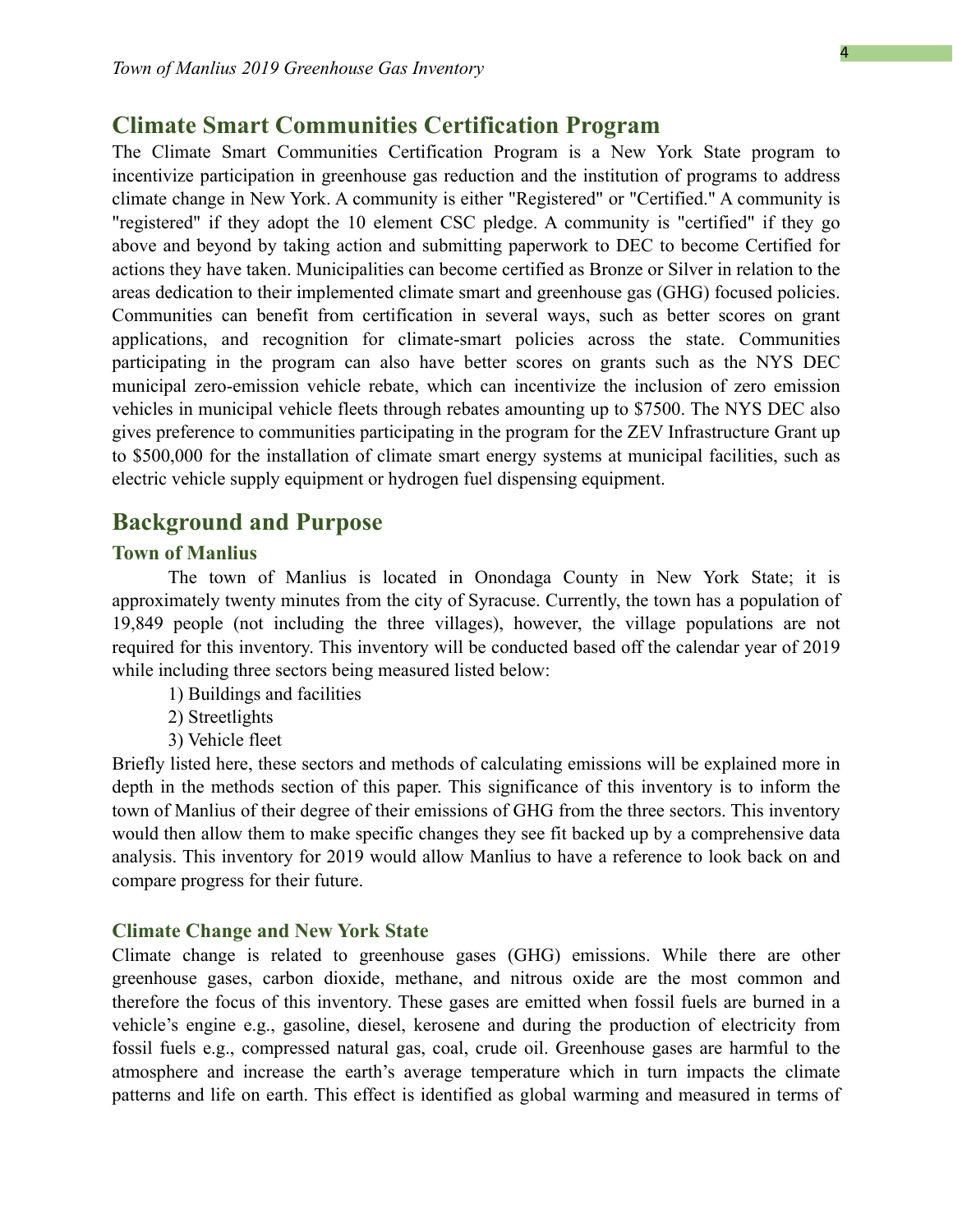global warming potential (GWP) in carbon dioxide equivalent. Global warming is the catchphrase to describe climate change impacts. According to the New York State Department of Environmental Conservation (DEC), Climate Change is impacting New York State in the following ways:

- Annual average temperature rise of 2.4-degree Fahrenheit since 1970.
- More rain and snow in winter and less rain in summer; increased precipitation with frequent storms
- By 2100 sea levels will be 18-50 inches higher than current sea levels along NYS coastlines
- Change in weather patterns (spring begins a week earlier and first leaf date is more than 8 days earlier)
- Heat waves can cause heat strokes and other health complications.
- Disruptions to agriculture from frequent droughts and flooding

According to the Fifth Assessment Report (AR5) of the Intergovernmental Panel on Climate Change (IPCC), the average global temperature increase should not be more than 1.5 °C above pre-industrial levels to reduce the drastic impacts of climate change on our lives (AR5 report, 2014). AR5 pushed governments across the world to initiate measures that can reduce global warming and in turn keep the average global temperature rise below 1.5 °C. In the United States, the replacement of fossil fuel-based electricity generation systems with renewable energy became the focus of government policies. The Pathways to Deep Decarbonization in New York State 2020 study which is commonly referred to as the E3 report is the baseline document outlining the climate targets of New York State. NYS adopted the Climate Leadership and Community Protection Act (CLCPA) in 2019 and set climate targets of 85% emissions reduction from 1990 levels by 2050 (E3 report, 2020). According to CLCPA, NYS target is to produce 70% of electricity from renewable resources and to reduce GHG emissions by 40% below the 1990 level by 2030 (E3 report, 2020). NYS further set a target in CLCPA to achieve zero emissions electricity by 2040.

## <span id="page-4-0"></span>**Methodology**

This greenhouse gas inventory for the Town of Manlius municipal operations is consistent with the requirements of the Climate Smart Communities (CSC) Certification program. Our group used the ICLEI Local Government Operations Protocol to understand the scope of GHG emissions that needs to be included or excluded in this project. There are three kinds of emissions that the ICLEI protocol recommends considering when a community or town wants to participate in the CSC Certification Program. These emissions are:

i. Scope 1 - All direct GHG emissions from equipment owned by the community e.g., boilers, direct combustion, furnaces (except direct  $CO<sub>2</sub>$  emissions from biogenic sources).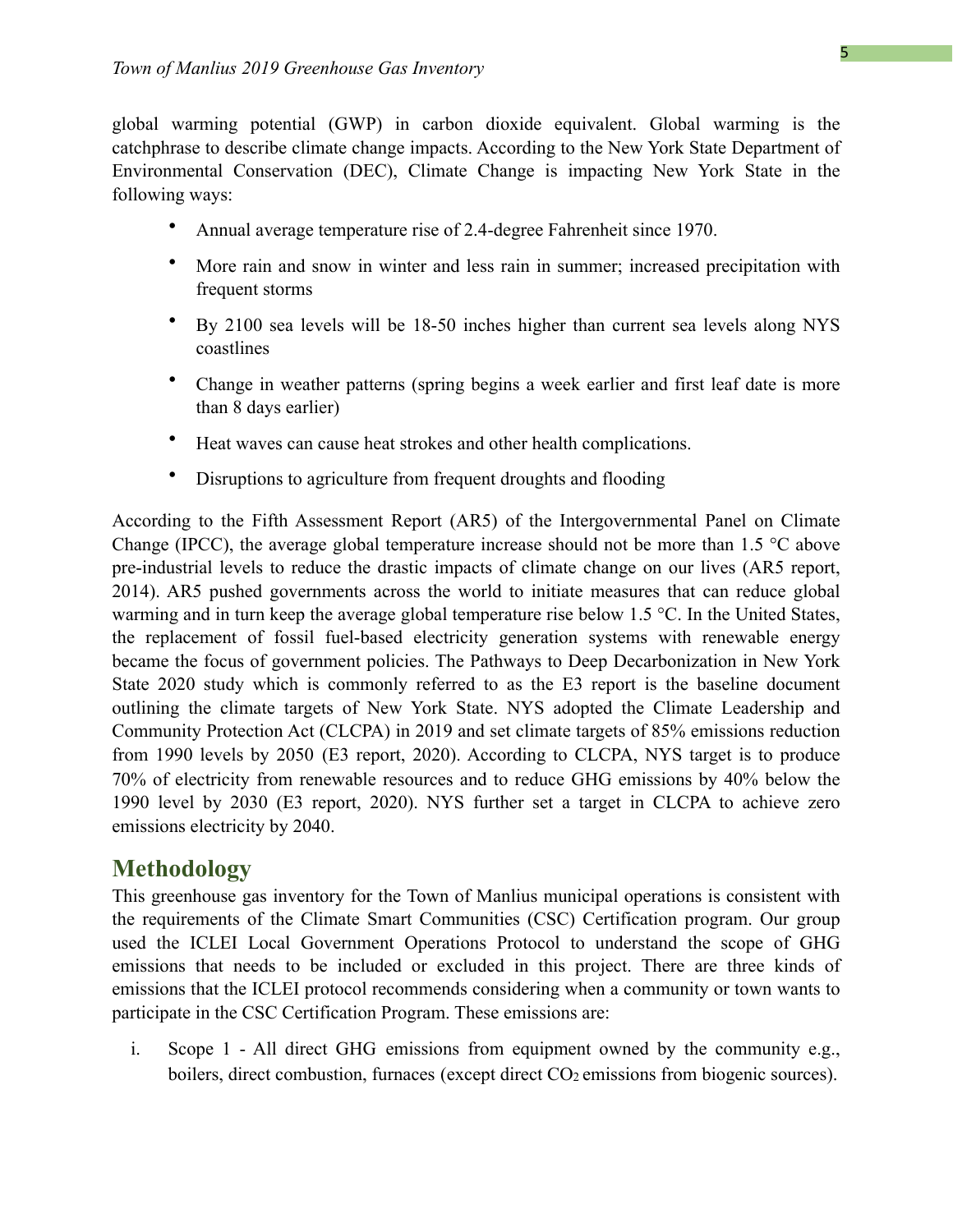- ii. Scope 2 Indirect GHG emissions associated with the consumption of purchased or acquired electricity, steam, heating, or cooling for municipal operations.
- iii. Scope 3 All other indirect emissions not covered in Scope 2, such as emissions from vehicles not owned or controlled by the city (e.g., employee commutes), waste disposal, or emissions from agriculture, land management, and urban forestry.

This project focused on scope 1 and scope 2 GHG emissions excluding the scope 3 emissions. The United States Environmental Protection Agency's Local Greenhouse Gas Inventory Tool Government Operations Module was used for calculating the greenhouse gas emissions of the Town of Manlius for the year 2019. These steps were followed to develop the GHG inventory using the EPA tool:

*Step 1* – Setting up the Inventory Control Sheet and entering the basic data such as the name of the municipality (the town of Manlius), the inventory year (2019), and the population of the town (19,849). This step is depicted in the figure below:

| <b>Inventory Control Sheet</b>                                                                                                                               |                     |  |  |  |  |
|--------------------------------------------------------------------------------------------------------------------------------------------------------------|---------------------|--|--|--|--|
| Complete the 5 steps below to set up the tool for your municipality.<br>1) Please enter the name of your city, the inventory year, and the population below. |                     |  |  |  |  |
|                                                                                                                                                              |                     |  |  |  |  |
| Municipality                                                                                                                                                 | <b>Manlius Town</b> |  |  |  |  |
| Year                                                                                                                                                         | 2019                |  |  |  |  |
| Population                                                                                                                                                   | 19,849              |  |  |  |  |

Fig. 1. Setting up Inventory Control Sheet

*Step 2*- We divided the available data into three sectors to quantify the emissions associated with each sector individually. These sectors are as follows:

- a) Buildings and facilities the electricity and natural gas consumption from buildings and facilities provided in these buildings in the town of Manlius are accounted for.
- b) Streetlights the electricity consumption from the streetlights is accounted for.
- c) Vehicle fleet the emissions associated with vehicles using gasoline, diesel, and kerosene fuel are accounted separately for each of these fuels.

The EPA tool uses the word department instead of the sector; therefore, we referred to these sectors as departments in the control sheet. This step is depicted in the figure below:

Fig. 2. Assigning Sectors in EPA Tool

*Step 3* – We established the Emissions and Generation Resource Integrated Database (eGRID) subregion. eGRID is a comprehensive source of data on the environmental characteristics of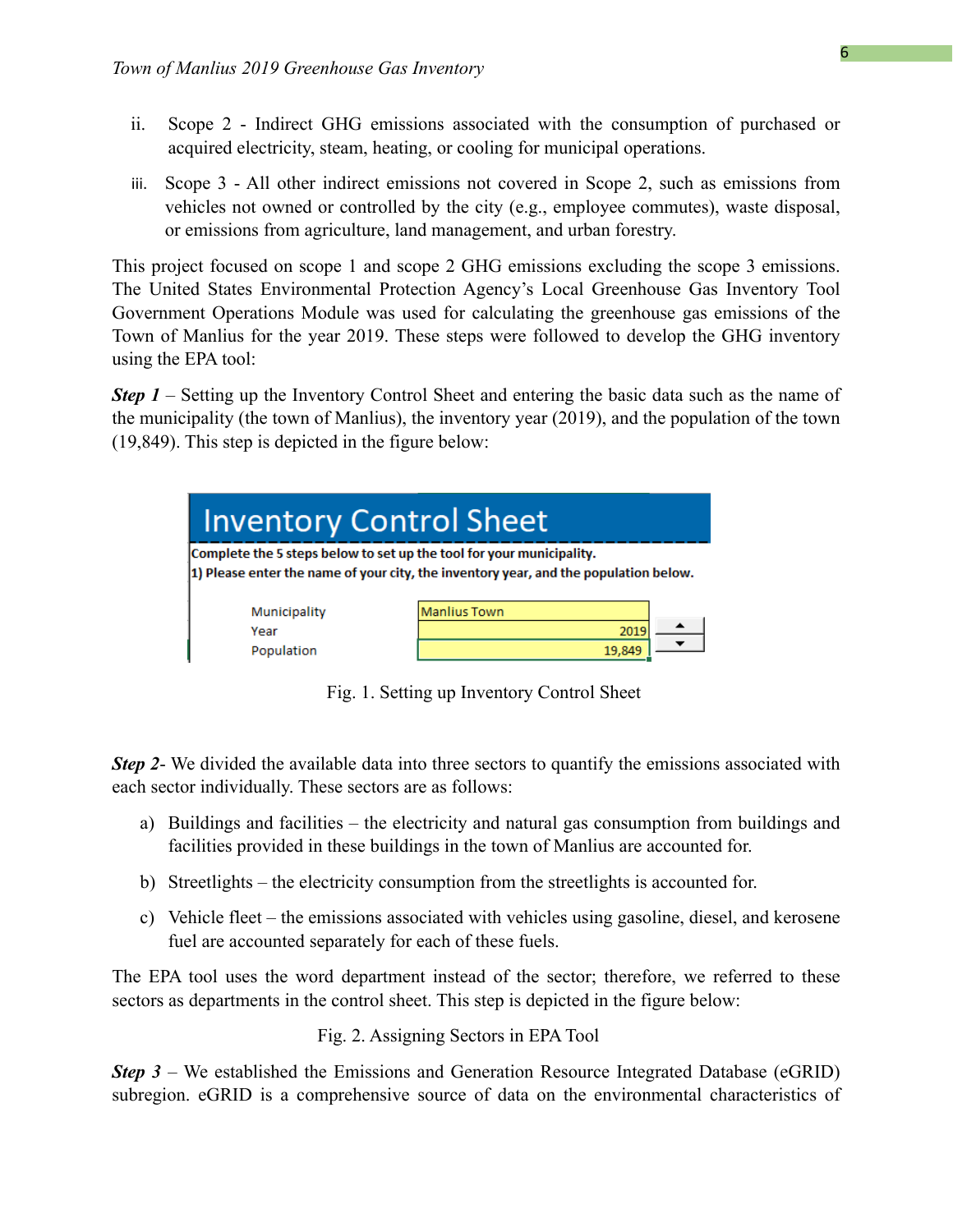

| 1 Buildings and facilities |
|----------------------------|
| 2 Streetlights             |
| 3 Vehicle fleet            |

almost all electric power generated in the United States. The subregion for the town of Manlius is Upstate New York identified as NYUP in the eGRID section of the EPA tool. When we enter this information, we get the following data:

4) Select the eGRID subregion where your community is located and enter up to 5 utility-specific emissions factors, if available, for the utilities that provide electric service for your municipal operations.

These utility selections and emission factors will be used to help calculate your municipal emissions throughout the tool. Please see the map below the table to identify the eGRID subregion that includes your community and continue to Step 5 below once this table is complete.

|                                             | <b>Emission Factors (lb/MWh)</b> |       |                  | <b>Total EF</b>          |
|---------------------------------------------|----------------------------------|-------|------------------|--------------------------|
| Select eGRID Subregion                      | CO-                              | CH.   | N <sub>2</sub> O | lb CO <sub>2</sub> e/MWh |
| Select your subregion: NYUP eGRID subregion | 253.11                           | 0.018 | 0.002            | 254.16                   |

Fig. 3. Setting up eGRID subregion

We observe from this table that for every MWh electricity being consumed in the town of Manlius; 253.11 lb.  $CO<sub>2</sub>$ , 0.018 lb. CH<sub>4</sub>, and 0.002 lb. N<sub>2</sub>O is being emitted. GHG gases are  $CO<sub>2</sub>$ , CH<sub>4</sub> and N<sub>2</sub>O but for the sake of simplicity, GHG emissions are scaled as  $CO<sub>2</sub>$  equivalent i.e., CO<sub>2</sub>e. Therefore, the total emissions factor for the town of Manlius is 254.16 lb. CO<sub>2</sub>e/MWh which shows that the one-megawatt electricity which is consumed in Manlius town emits 254.16 lb. of greenhouse gases. This step almost finalizes the Inventory Control Sheet setup and now we can use the data to calculate GHG emissions for the three sectors we described.

*Step 4* – There are many tabs in the EPA tool to calculate GHG emissions for different types of sources, for this project we used the following tabs:

i. Stationary Entry Tab – We entered natural gas consumption in this tab from the buildings and facilities sector. The data is provided in therms (one therm is equal to 100,000 BTUs) and we converted therms to mcf (1000 cubic feet i.e., 1MMBTU) because the EPA tool needs input in mcf units.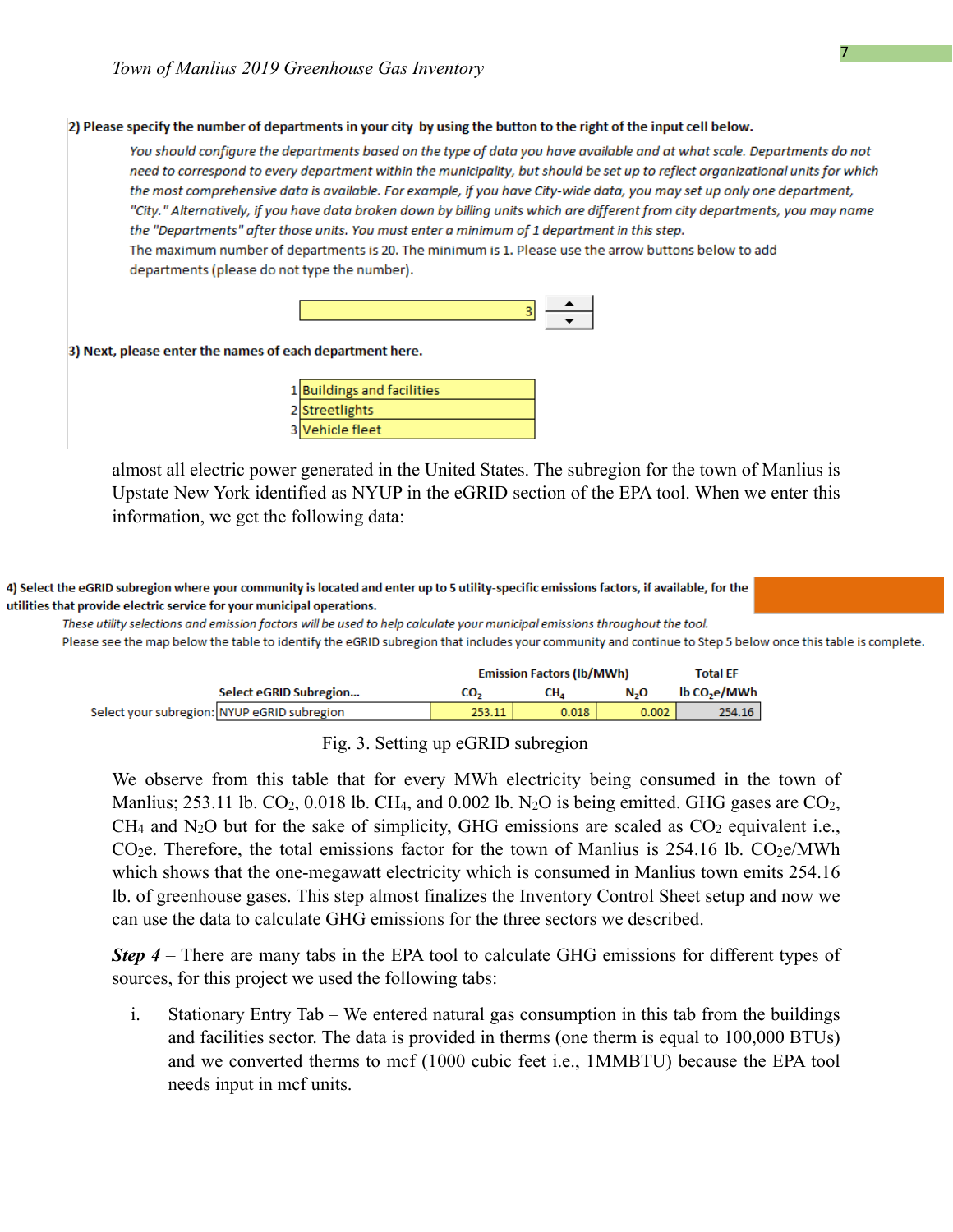- ii. Stationary Calcs Tab It gave us an overview of emissions from natural gas for buildings and facilities.
- iii. Electricity Entry Tab We entered data of electricity consumption for buildings  $\&$ facilities, and streetlights for two separate sectors (departments) by using this tab.
- iv. Electricity Location-Based Calcs Tab It gave us the emissions data for buildings  $\&$ facilities, and streetlights in two separate departments (sectors).
- v. Mobile Entry Tab We entered data for the vehicles fleet sector in this tab by identifying vehicles that are using gasoline and diesel as fuel separately. The provided fuel use and vehicle fuel efficiencies in miles per gallons were converted into vehicles miles travelled (VMT) as the EPA tool needs data in VMT. There is not a kerosene option in the mobile entry tab, so we had to work on this calculation separately and add it later to the vehicle fleet sector.
- vi. Mobile Data Tab & Mobile Detail Calcs Tab These tabs provided emissions data for the vehicle fleet sector.
- vii. Summary Emissions Tab It was helpful to review the emissions data for the report, although since we added kerosene emissions separately, we would need to create our charts and graphs for the report.

#### <span id="page-7-0"></span>**Excluded Data**

All pump stations have been turned over to Onondaga County as part of the sewer consolidation so the following accounts were not included in this study.

| 9125 STRATUS CIR *PUMP, WASTE WATER MANLIUS NY 13104       |
|------------------------------------------------------------|
| 0 BOWMAN RD *PUMP, WASTE WATER EAST SYRACUSE NY 13057      |
| 0 KENDALL DR *PUMP, WASTE WATER EAST SYRACUSE NY 13057     |
|                                                            |
| 0.DARTMOOR XING * PUMP, WASTE WATER FAYETTEVILLE NY 13066  |
| 99 EDWARDS FALLS LN MANLIUS NY 13104                       |
| 8012 E GENESEE ST *PUMP, WASTE WATER FAYETTEVILLE NY 13066 |
| 0.TOWN LINE RD. * PUMP, WASTE WATER EAST SYRACUSE NY 13057 |
| O TURNSTONE DR *PUMP, WASTE WATER MANLIUS NY 13104         |
|                                                            |

#### Fig. 4. List of excluded data

We obtained the emissions data for each of the three sectors i.e., buildings & facilities, streetlights, and vehicle fleet by following the above-mentioned steps in the EPA tool. We summarized those results in this final report and presented the findings at the town of Manlius Zoom Board Meeting on the evening of 28th April 2021. We will also recommend ways to reduce GHG emissions and help Manlius town in becoming a Certified Climate Smart Community as per the guidelines of the CSC Certification program and paving the path of New York State towards achieving the goal of becoming a carbon-neutral state.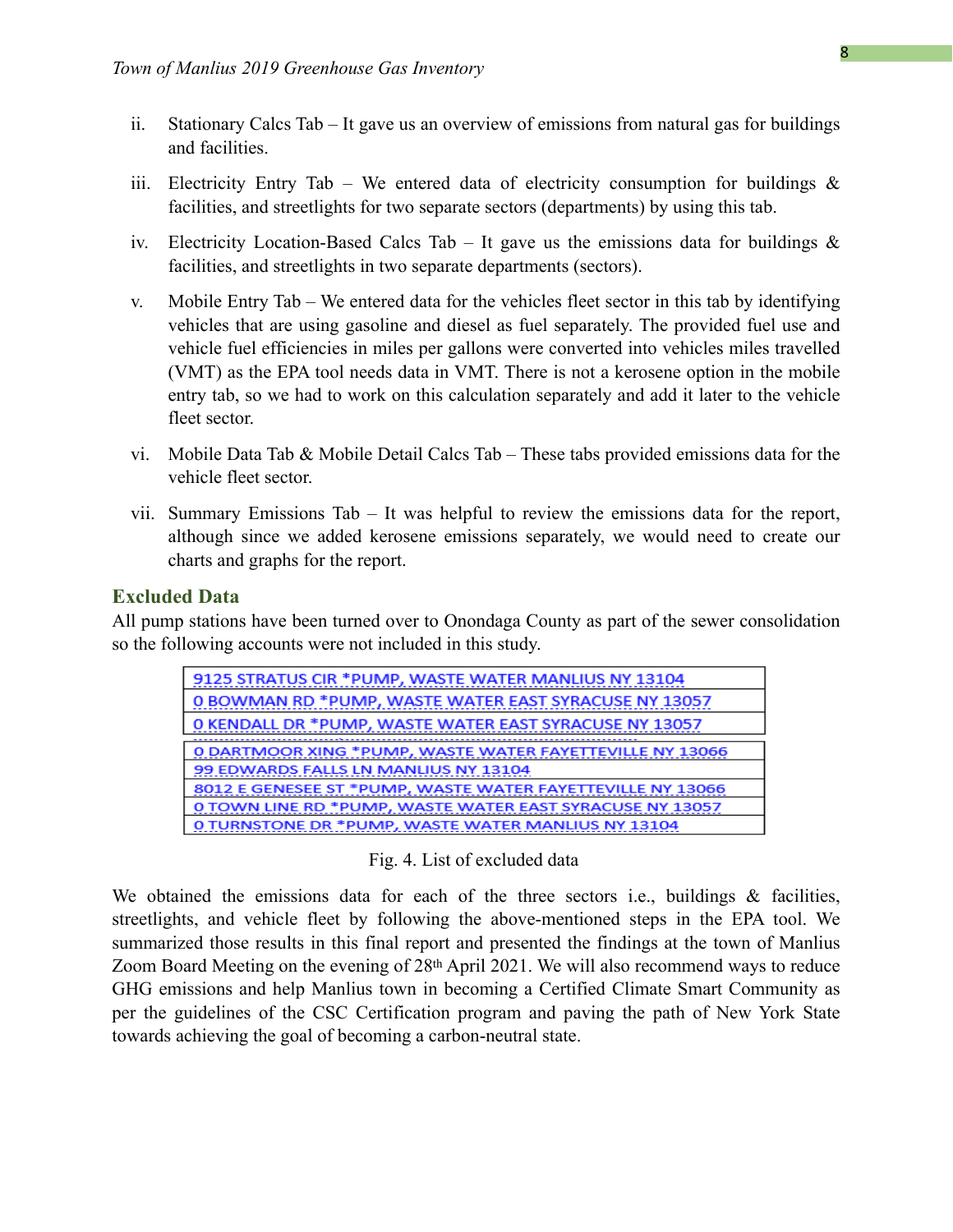#### <span id="page-8-0"></span>**Emissions Sectors**

#### <span id="page-8-1"></span>**Vehicle Fleet**

There are three types of fossil fuels which are being used in the vehicles of Manlius town and these fuels are gasoline, kerosene, and diesel. Kerosene is mixed into diesel fuels during winter months in a 70/30 ratio to prevent the diesel from gelling. The annual gallons consumption of these fossil fuels was provided by Town of Manlius. This data was used to calculate average miles per gallon for gasoline and diesel fuel. Annual gallons consumed were multiplied with average miles per gallons to obtain vehicle miles travelled (VMT) for gasoline and diesel since EPA tool needs this information in VMT. For kerosene, annual gallons consumed was multiplied with emissions factor of 10.15 kg  $CO<sub>2</sub>/gallons$  that was provided by ICLEI protocol and converted into metric tons. The details of data along with their associated greenhouse gas emissions are provided in Table 1 and Fig. 5 below:

| Name               | Gallons<br>Consumed      | Miles per<br>gallon | Emissions<br>Factor for<br>Kerosene<br>(kg CO <sub>2</sub> /<br>gallon) | Vehicle<br>Miles<br>Travelled | Greenhouse<br>Gas<br>Emissions<br>(MTCO <sub>2</sub> e) |
|--------------------|--------------------------|---------------------|-------------------------------------------------------------------------|-------------------------------|---------------------------------------------------------|
| Gasoline           | 35645                    | 20.3                |                                                                         | 723,593                       | 313                                                     |
| Diesel             | 38000                    | 11.3                |                                                                         | 429,400                       | 388                                                     |
| Kerosene           | 6643                     |                     | 10.15                                                                   |                               | 69.75                                                   |
| Total<br>Emissions | $\overline{\phantom{0}}$ | -                   | -                                                                       |                               | 770.75                                                  |

Table 1. Vehicle Fleet Sector Data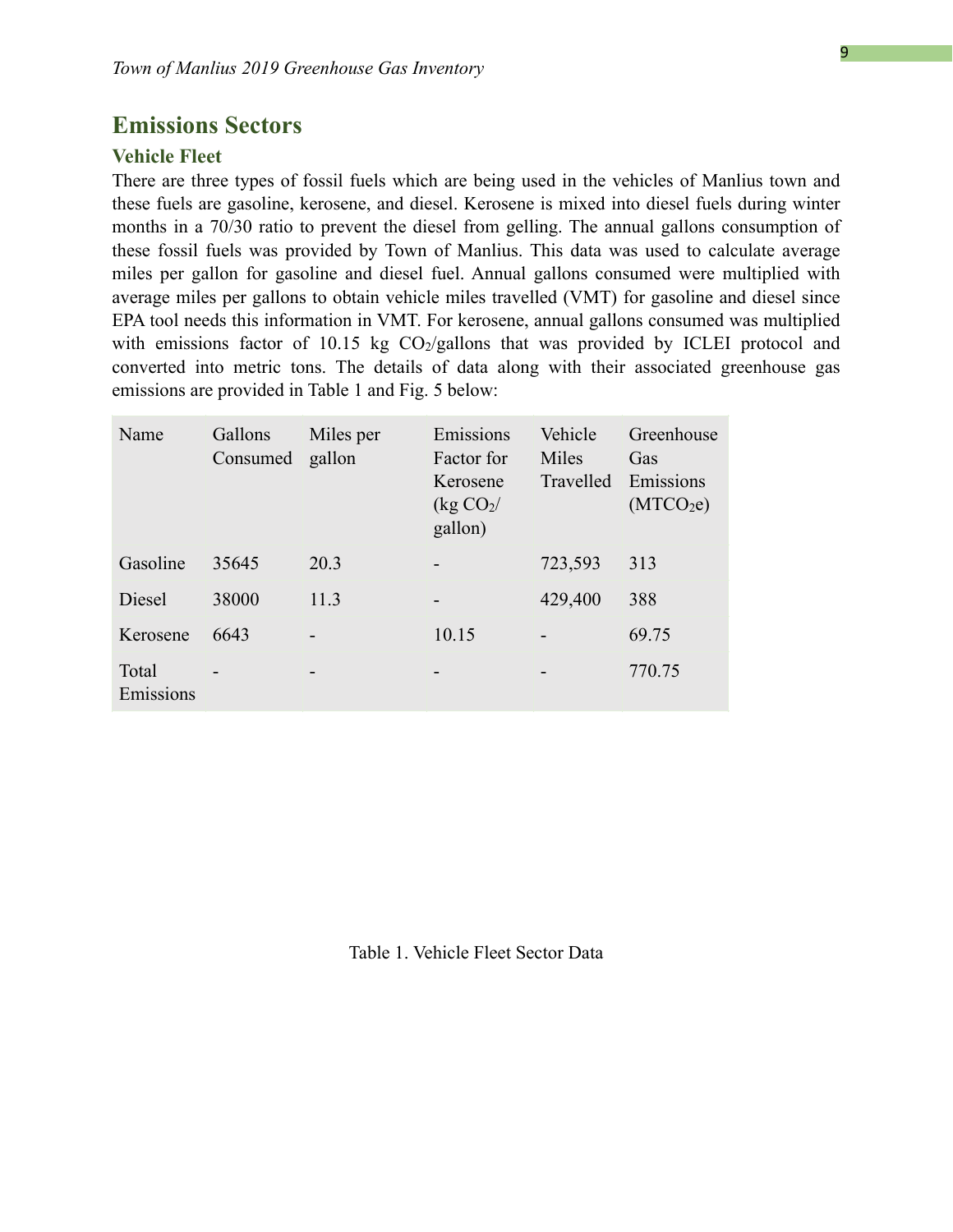

As observed in Table 1 and Fig. 5, total GHG emissions from vehicle fleet sector are 770.75 MTCO<sub>2</sub>e and emissions from each fuel i.e., kerosene, gasoline, diesel are  $69.75$  MTCO<sub>2</sub>e,  $313$ MTCO2e, 388 MTCO2e, respectively. The interesting aspect to notice is that emissions from diesel are 50% of the total emissions in vehicle fleet sector.

#### <span id="page-9-0"></span>**Streetlights**

To have calculated the total emissions from all the streetlights, we had to look at each month separately. Every streetlight account had their total consumption of kWh for each month, so a summation of each month's total kWh was taken. It was found that the total annual consumption of electricity for streetlight accounts in 2019 was 160,390 kWh. The months of January, February, and March had the highest consumption of energy, as the sun sets earlier in winter months and streetlights therefore run longer.

The annual kWh consumption was then entered into the EPA Calculator with total emissions for the Town of Manlius streetlight accounts in 2019 at  $18.49$  MTCO<sub>2</sub>e. The Town has already converted all cobra head streetlights to LEDs and is in the process of considering conversion of decorative streetlights to LEDs. Another recommendation would be to add solar charged light bulbs for the streetlights. Eventually if all streetlights had this appliance, it would eliminate the town's dependency on electrical units to power the streetlights constantly; the power grid could be used as a backup power source in the case of reduced sunlight exposure. In turn, GHG emissions would practically be eliminated unless the case of using the electrical grid.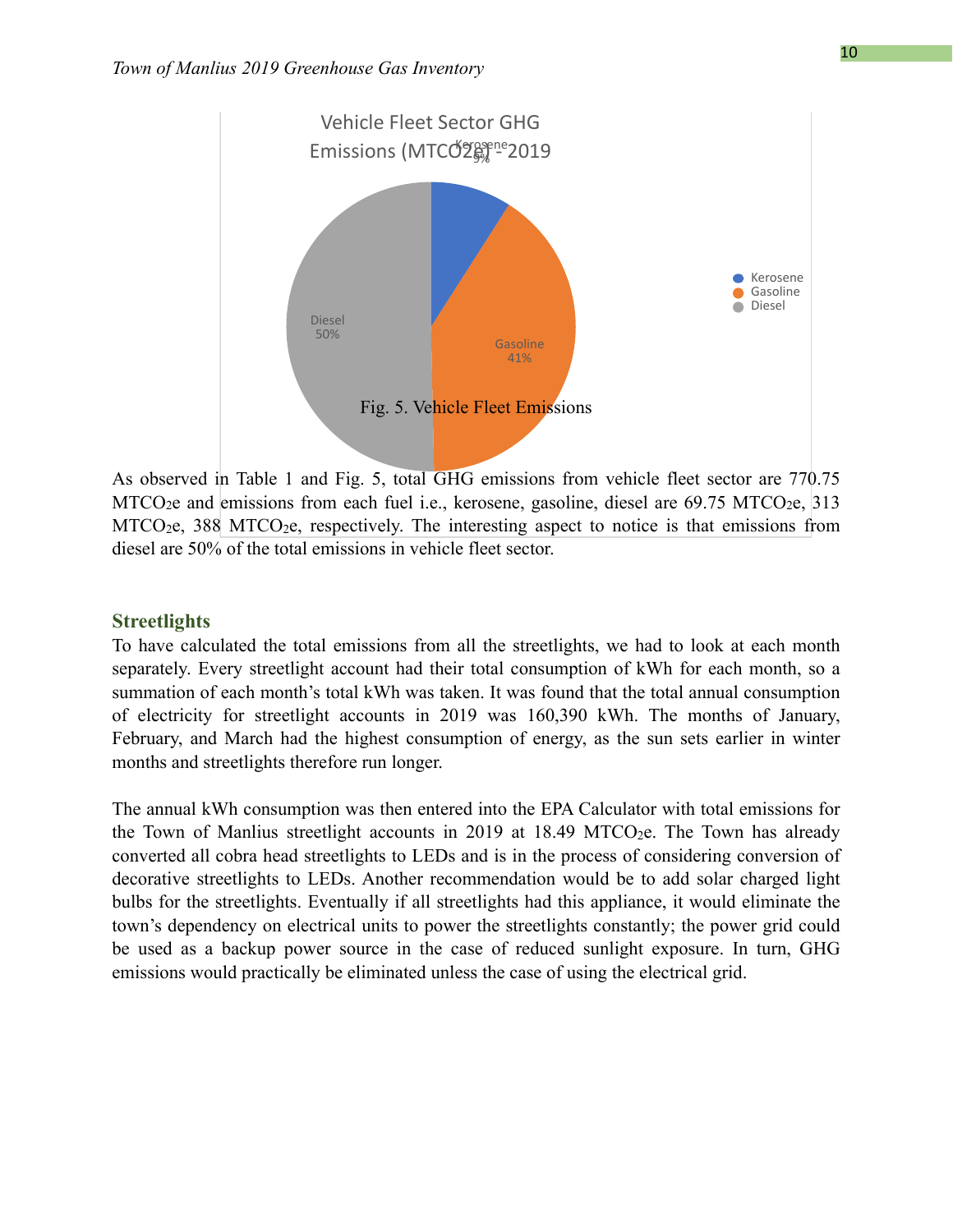

Fig. 6. Streetlights Emissions

#### <span id="page-10-0"></span>**Buildings & Facilities**

Emissions from buildings and facilities in Manlius come from stationary combustion (heating acquired from natural gas) and electricity use. Emissions were calculated using the EPA tool, and with National Grid bills provided by the Town of Manlius. The total emissions from each area of emissions are outlined in the figure below.



Fig. 7. Buildings and Facilities Emissions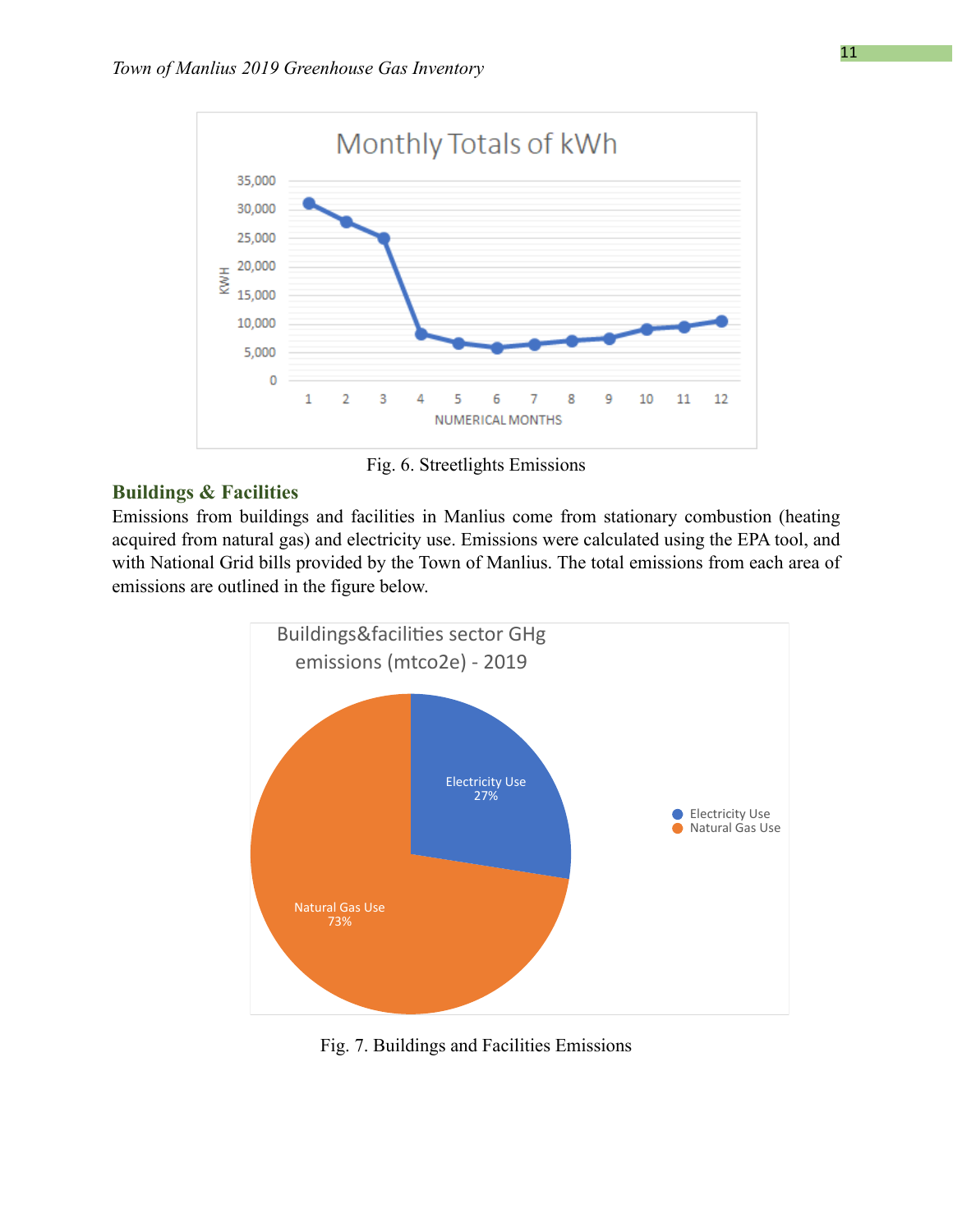Stationary combustion through natural gas use is the largest source of emissions in the buildings  $\&$  facilities sector, with 73% of emissions, or 90.53 MTCO<sub>2</sub>e being emitted from this process. The heating uses of the buildings and facilities amounted to a total of 17,069 Therms. Electricity use by this sector falls behind natural gas use with  $27\%$  of total emissions, or  $34.32$  MTCO<sub>2</sub>e. Electricity usage for this sector amounted to 297,676 kWh. The buildings  $\&$  facilities sector is responsible for 124.85 MTCO<sub>2</sub>e of the total emissions of the Town of Manlius.

#### <span id="page-11-0"></span>**Discussion and Summary of Findings**

Overall, the three sectors given have provided vastly different emission numbers yet properly represent the municipality. Beginning with streetlights, this sector emitted a total of 18.49 MTCO2e over the course of the year. In total, this represents 2% of all emissions released from Manlius. Following streetlights, the buildings & facilities had total emissions of 124.85 MTCO2e, or 14% of total emissions. Finally, the vehicle fleet sector was by far the largest emitting sector, producing 770.75 MTCO<sub>2</sub>e, or 84% of all emissions. Total emissions for 2019 for the Town of Manlius municipal operations was  $914.09$  MTCO<sub>2</sub>e.



Figure 8: Total emissions from all three sectors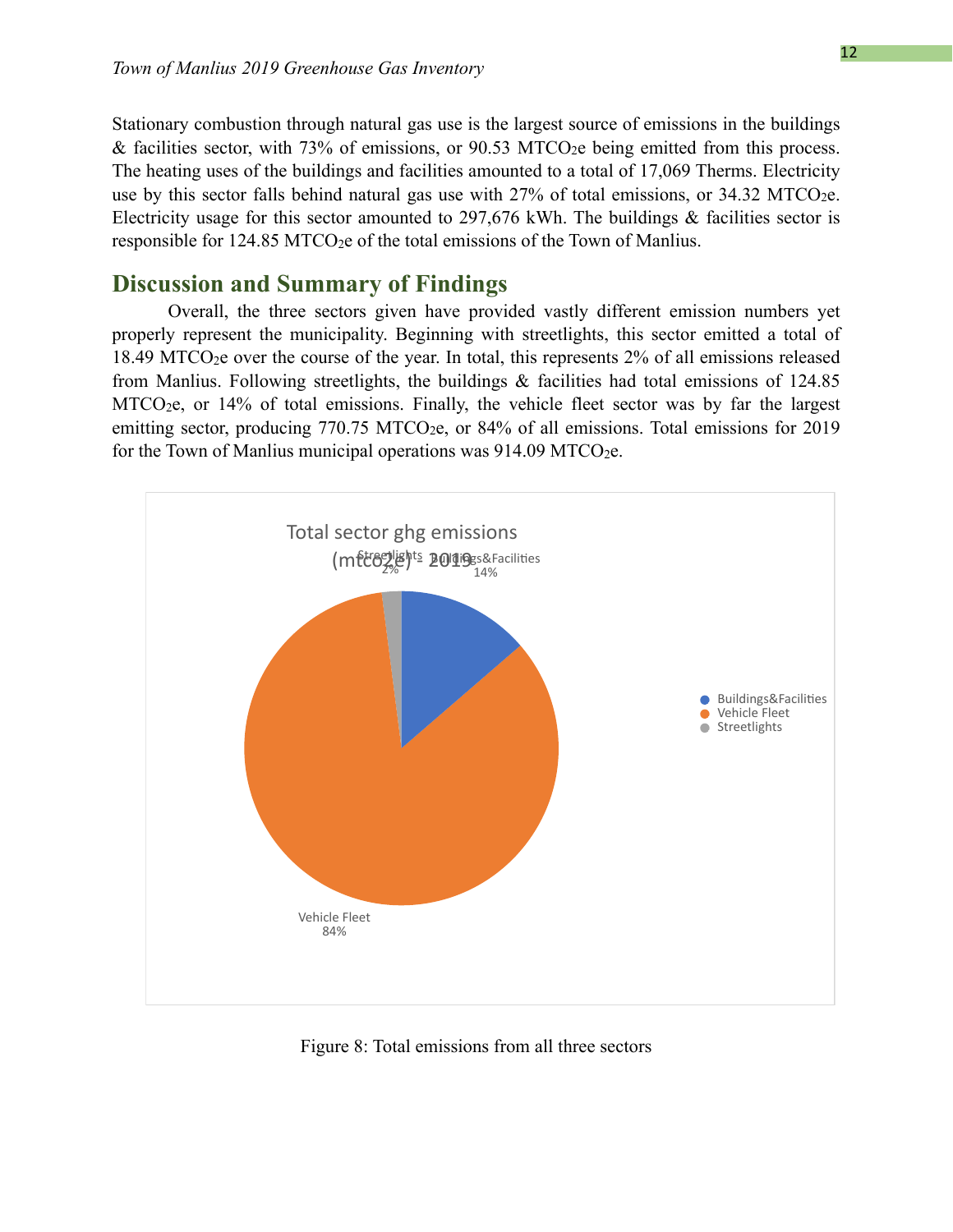#### <span id="page-12-0"></span>**Recommendations**

The emissions from vehicle fleet sector can be reduced in the following ways:

- Electric vehicles are electric vehicles are much cleaner to operate than other types of vehicles, especially in upstate NY where the electric grid is made up of primarily low emitting sources, such as hydropower and nuclear power. In the future, as the electric grid make up becomes more comprised of renewable fuels, electric vehicles will run even cleaner. Because of that, electric vehicles could be considered for future fleet replacements at the Town. While electric heavy-duty vehicles are currently more difficult and expensive to come by, new options are increasingly becoming available that the Town can consider in the future.
- According to Alternate Fuels Data Center of the US Department of Energy:
	- i. Natural gas vehicles are another option that could be used to reduce GHG emissions by about 11% when compared with diesel vehicles.
	- ii. Biofuels are another alternative fuel which can be used to reduce GHG emissions. Biodiesel 20 (B20) blend can be used in any vehicle without engine modification which was manufactured either in 2001 or after that and B20 can reduce GHG emissions by 20% when compared with conventional diesel vehicles.
	- iii. Ethanol 85 (E85) blend can reduce emissions by 34% compared to diesel vehicles, but E85 blend cannot be used in conventional vehicles without engine modification since this fuel can only be used in flexible fuel vehicles.
	- iv. An important thing to note is that these fuels (natural gas, biodiesel, ethanol) can only be utilized successfully if there is an appropriate fill station available for the Town's use. These can be costly to install if needed.
- Emissions from buildings and facilities can be reduced in the following ways:
	- i. Contracting energy audits of buildings to ascertain energy saving areas.
	- ii. Invest in modern insulation, increasing efficiency in heating.
	- iii. Invest in modern, energy efficient windows to increase heating and cooling efficiency.

These and other emissions reduction strategies can be discussed further in a municipal operations Climate Action Plan.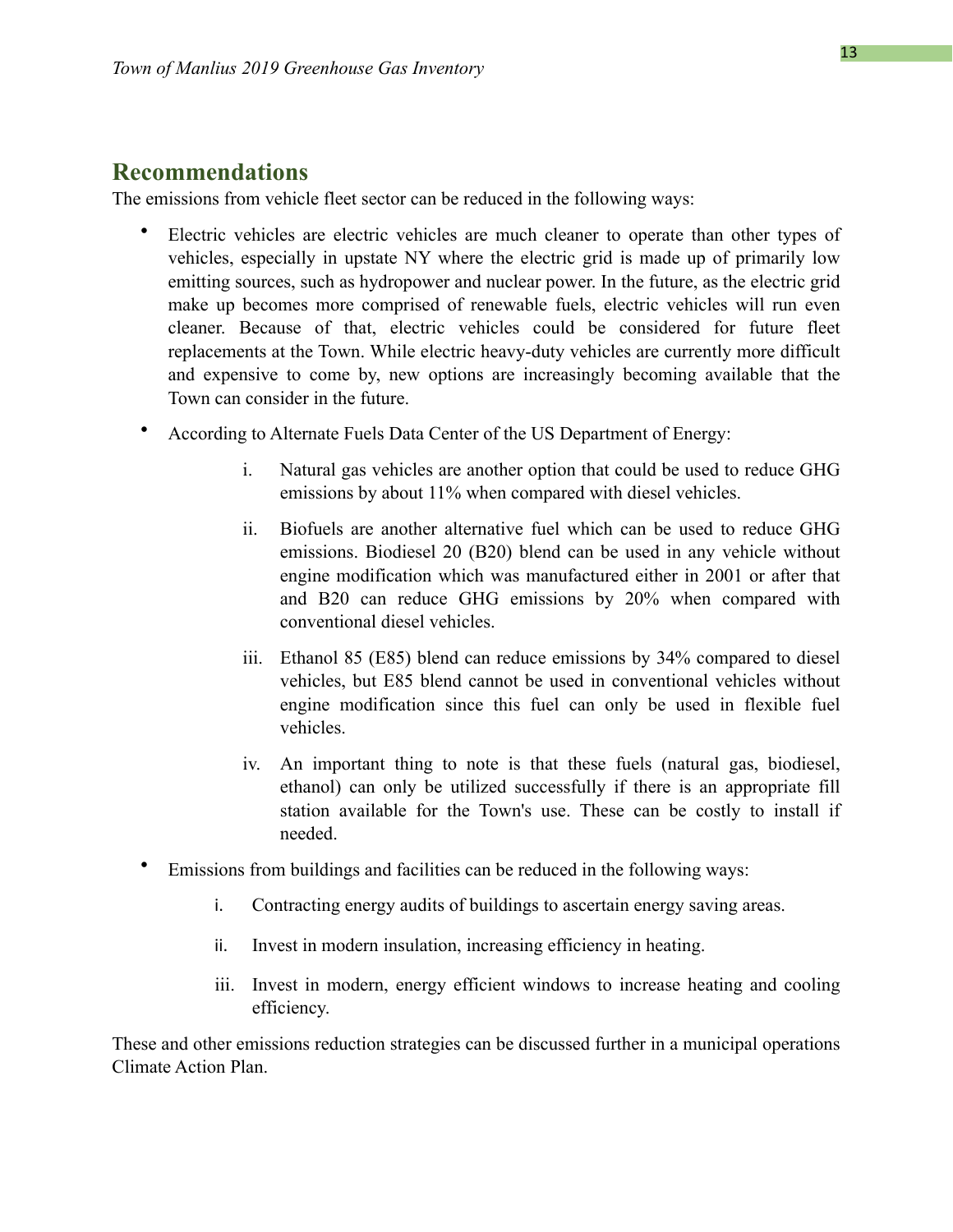### <span id="page-13-0"></span>**Conclusion**

We found that total emissions of Manlius Town for 2019 year from three sectors studied in this project are 914.09 MTCO2e and emissions from each sector buildings and facilities, streetlights, vehicle fleet are 124.85 MTCO<sub>2</sub>e, 18.49 MTCO<sub>2</sub>e, 770.75 MTCO<sub>2</sub>e, respectively. Vehicle fleet, buildings and facilities, streetlights contribute 84%, 14%, 2%, respectively to total emissions of Manlius Town for 2019 year. The use of electric vehicles, natural gas vehicles, and/or biofuels could reduce GHG emissions from vehicle fleet. The use of energy efficient windows, upgrading insulation, and periodic energy audits could reduce GHG emissions from buildings and facilities. The emissions from streetlights are very low because streetlights are already upgraded, but proper maintenance of these streetlights is needed to keep emissions low.